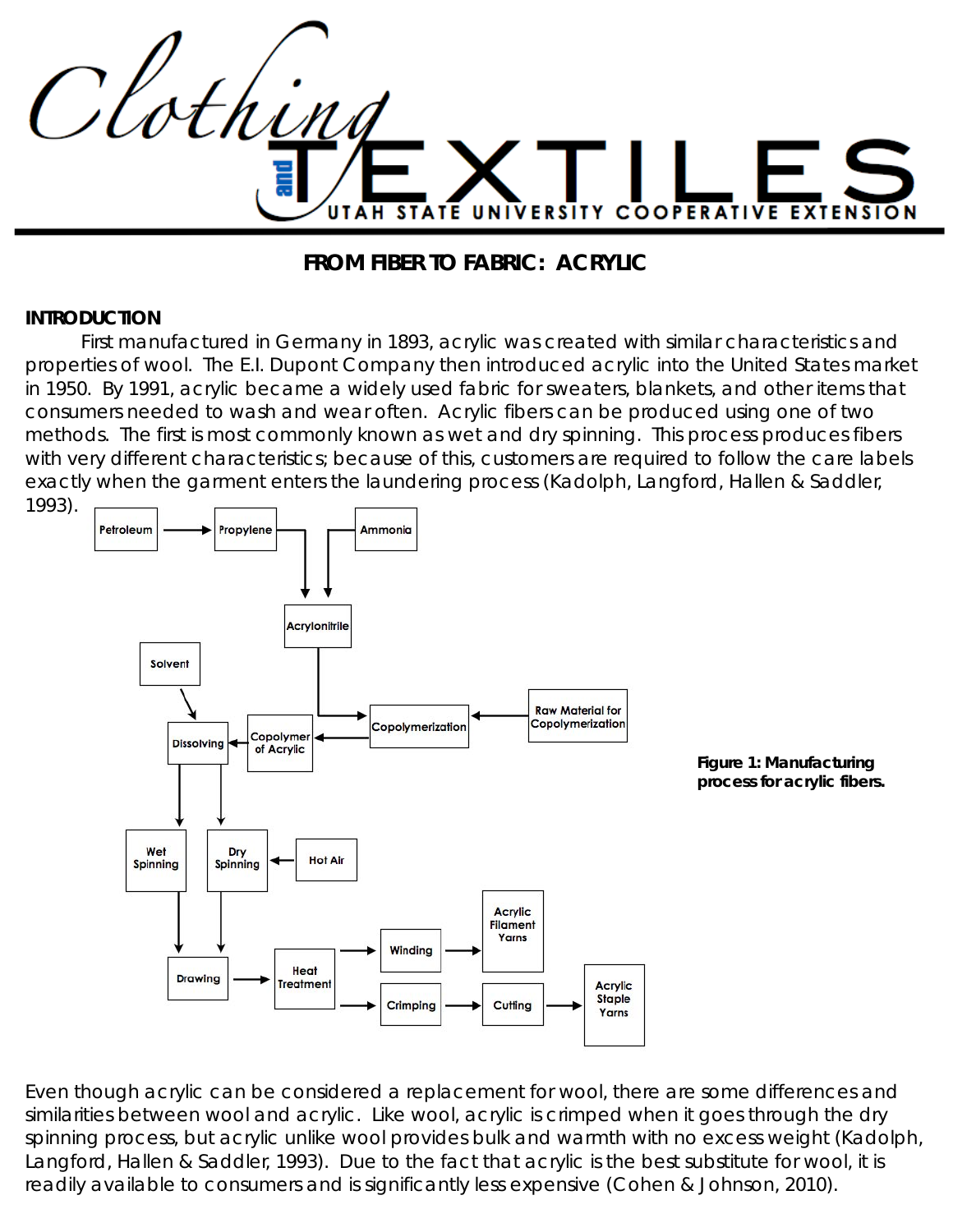

*Figure 3: Acrylic fabric.*

## **DISADVANTAGES OF ACRYLIC FABRIC:**

- Susceptible to stretching and shrinkage
- Fair strength
- Hydrophobic nature results in static electricity and pilling
- Decomposes and discolors when exposed to extreme heat



*Figure 4: Fiber content label for acrylic blend fabric.*

# **ADVANTAGES OF ACRYLIC FABRIC:**

- **Lightweight**
- Good resiliency (fabric returns to original shape and form after washing or being altered
- Good elasticity (the fabric can stretch and recover after tension is created)
- Soft hand
- Provides warmth to wearer
- Wicks moisture away from skin
- Excellent resistance to sunlight and weathering
- Washable (depending on type and finish)

## **END USES OF ACRYLIC FABRIC:**

- Apparel: sweaters, socks, fleece fabrics, knitted apparel
- Interior: window treatments (some drapery includes acrylic fabric), furniture coverings, and rugs
- Industrial: awnings, luggage, boat and vehicle covers
- Miscellaneous: blankets, stuffed animals (fur)



*Figure 5: Care label for acrylic blend fabric.*

### **REFERENCES:**

Cohen, A.C., & Johnson, I. (2010). *J.j. pizzuto's fabric science* (9th ed.). New York: Fairchild Books.

Kadolph, S.J., Langford, A.L., Hollen, N., & Saddler, J. (1993). *Textiles* (7th ed.). New York: Macmillan Publishing Company.

Liddell, L., & Samuels, C. (2012). *Apparel: Design, textiles & construction* (10th ed.). Tinley Park, IL: Goodheart-Wilcox.

Kate Black, USU Extension Intern Sarah Hatch, USU Extension Intern Sarah Hatch, USU Extension Intern Lindsey Shirley, PhD, Clothing and Textiles Specialist Jacqueline Hatch, USU Extension Intern

**UtahState**University **COOPERATIVE EXTENSION** Utah State is an affirmative action / equal opportunity institution.